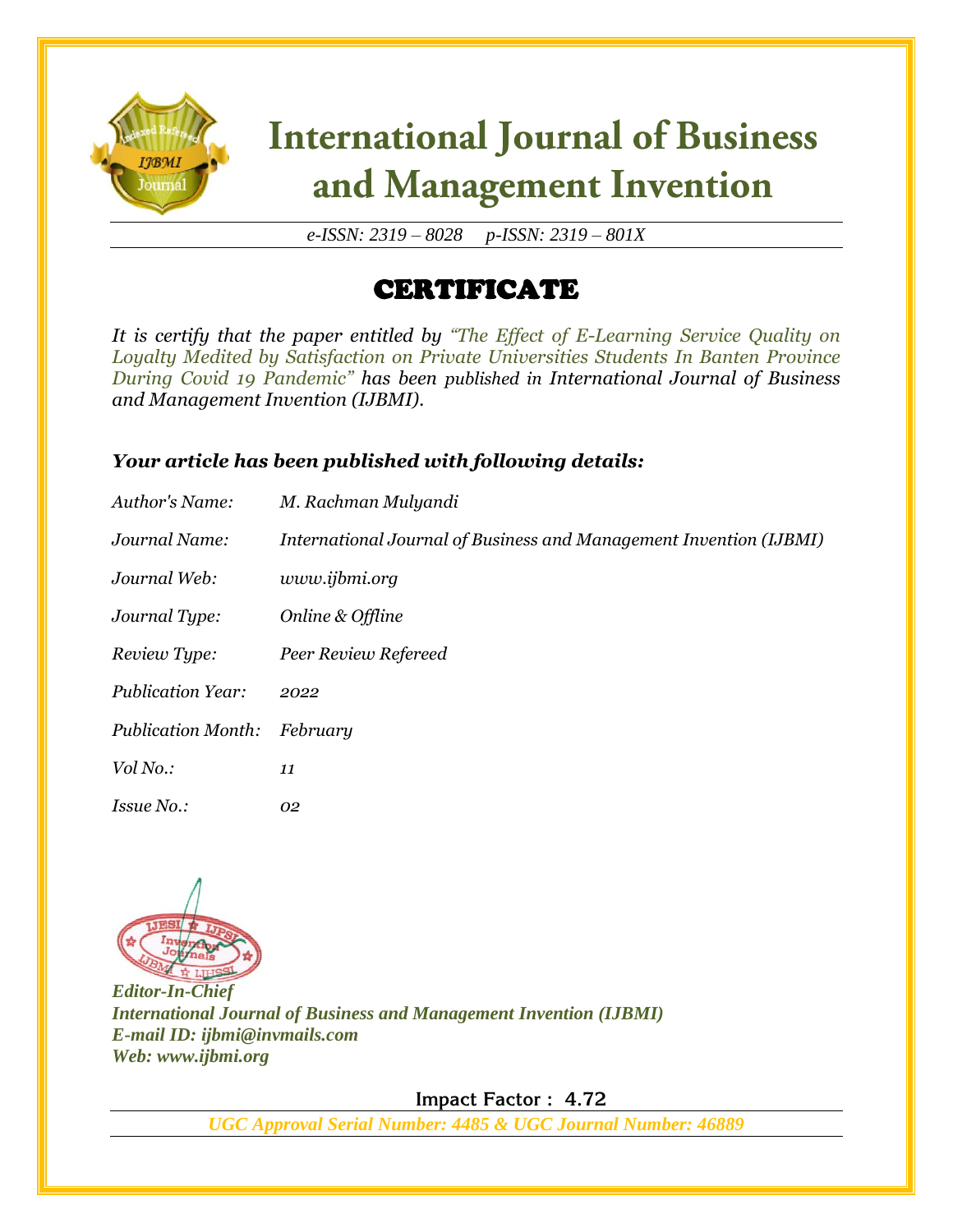

# **International Journal of Business** and Management Invention

*e-ISSN: 2319 – 8028 p-ISSN: 2319 – 801X*

## CERTIFICATE

*It is certify that the paper entitled by "The Effect of E-Learning Service Quality on Loyalty Medited by Satisfaction on Private Universities Students In Banten Province During Covid 19 Pandemic" has been published in International Journal of Business and Management Invention (IJBMI).*

### *Your article has been published with following details:*

| Author's Name:            | Farida Jasfar                                                      |
|---------------------------|--------------------------------------------------------------------|
| Journal Name:             | International Journal of Business and Management Invention (IJBMI) |
| Journal Web:              | www.ijbmi.org                                                      |
| Journal Type:             | Online & Offline                                                   |
| Review Type:              | Peer Review Refereed                                               |
| <b>Publication Year:</b>  | 2022                                                               |
| <b>Publication Month:</b> | February                                                           |
| Vol No.:                  | 11                                                                 |
| <i>Issue No.:</i>         | 02                                                                 |



*Editor-In-Chief International Journal of Business and Management Invention (IJBMI) E-mail ID: ijbmi@invmails.com Web: www.ijbmi.org*

 **Impact Factor : 4.72** 

*UGC Approval Serial Number: 4485 & UGC Journal Number: 46889*